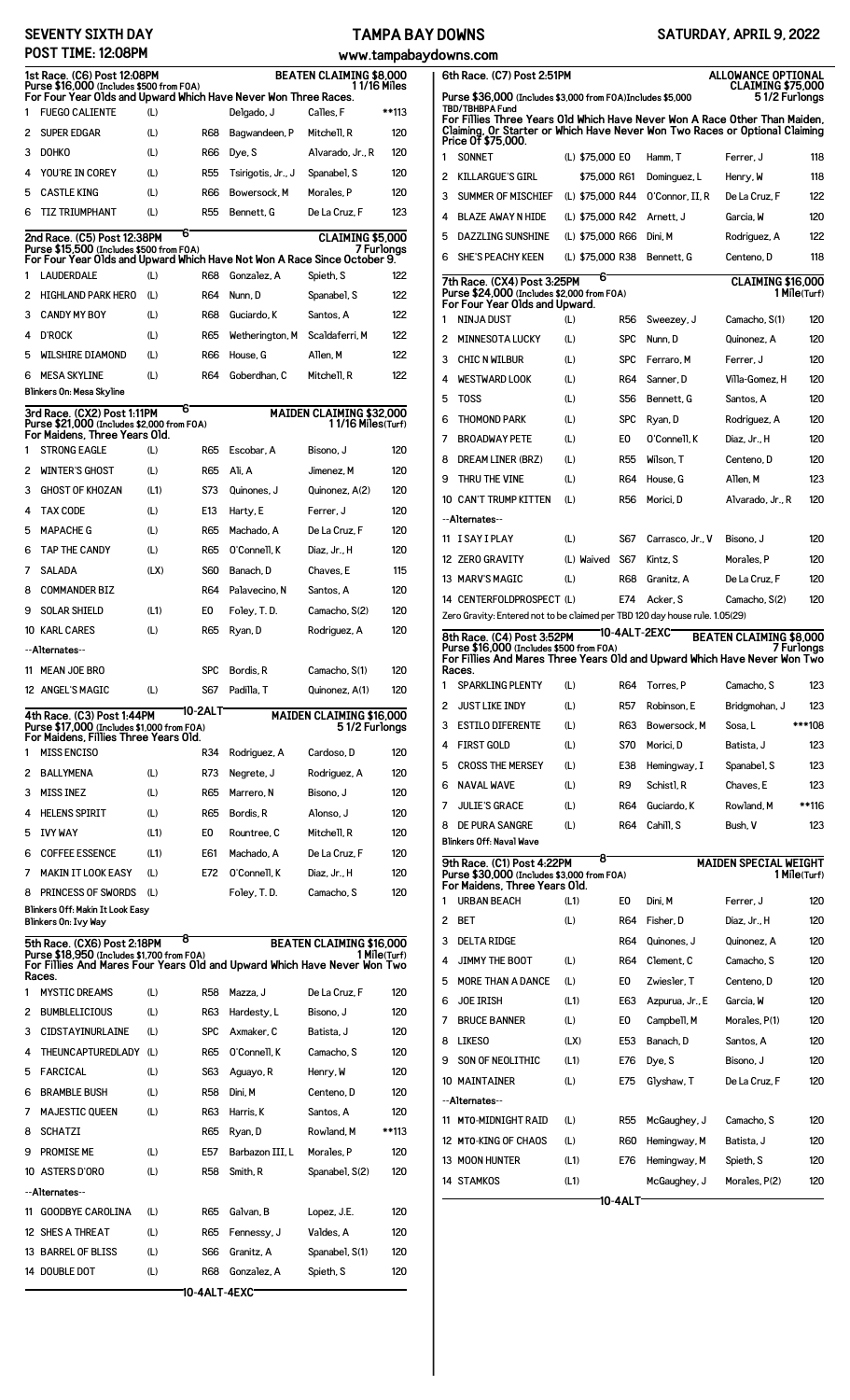www.tampabayd

|           | Off Races:C2 - C8 - C9 - C10 - C11 - C12 - CX1 - CX3 - CX5 - CX7 - CX8 - CX9                                                                                                                                                                                                                          | ᅜ<br>X11<br><b>Purso</b><br>Clain        |
|-----------|-------------------------------------------------------------------------------------------------------------------------------------------------------------------------------------------------------------------------------------------------------------------------------------------------------|------------------------------------------|
|           | Extra Races For Sunday, April 10, 2022<br>(Entries Close on Thursday, April 7, 2022)                                                                                                                                                                                                                  | Weid<br>Non                              |
| X1        | ALLOWANCE OPTIONAL CLAIMING<br><b>EXTRA RACE NO 1</b><br>Purse \$31,000. (Includes \$3,000 from FOA) For Fillies Three Years Old Which Have Never Won A Race<br>Other Than Maiden, Claiming, Or Starter or Which Have Never Won Two Races or Optional Claiming<br>Price Of \$75,000.                  | Sucl<br>(Cor                             |
|           | Non-winners Of A Race At A Mile Or Over On The Turf Since March 10, 2 lbs.<br>Such A Race Since February 10. $\dots\dots\dots\dots\dots\dots\dots\dots\dots\dots\dots$ . 4 lbs.<br><b>CLAIMING PRICE \$75.000</b><br>(Races Where Entered For \$40,000 Or Less Not Considered In Allowances)          | <b>DIRECT L</b><br><b>PROGRAM</b>        |
|           | (Condition Eligibility)<br><b>ONE MILE(Turf)</b>                                                                                                                                                                                                                                                      | There wil<br>Monday, A                   |
| Х2        | <b>MAIDEN SPECIAL WEIGHT</b><br><b>EXTRA RACE NO 2</b><br>Purse \$30,000. (Includes \$3,000 from FOA) For Maidens, Fillies And Mares Three Years Old and                                                                                                                                              | Please do                                |
|           | Upward.<br>Three Year Olds. 118 lbs.<br>Older. 126 lbs.                                                                                                                                                                                                                                               | walking ma                               |
|           | (Preference Will Be Given To Horses Which Have Not Started For Less Than<br>\$25,000. The Same Preference Will Be Given To Horses Which Have Started For                                                                                                                                              | result in a                              |
|           | Less Than \$25,000 And Since Then Have Finished 2nd Or 3rd For \$25,000 Or<br>More.)                                                                                                                                                                                                                  | <b>HORSEME</b>                           |
|           | Older preferred                                                                                                                                                                                                                                                                                       | Please tal<br>responsib                  |
|           | ONE MILE AND ONE EIGHTH(Turf)                                                                                                                                                                                                                                                                         | address o                                |
| X3        | <b>EXTRA RACE NO 3</b><br><b>ALLOWANCE</b><br>Purse \$31,000. (Includes \$3,000 from FOA) For Three Year Olds and Upward Which Have Never Won A                                                                                                                                                       | Caballista                               |
|           | Race Other Than Maiden, Claiming, Or Starter or Which Have Never Won Two Races.<br>Three Year Olds. 120 lbs.<br>Older. 127 lbs.                                                                                                                                                                       | Tómese e                                 |
|           | Non-winners Of A Race At A Mile Or Over On The Turf Since February 10. 2 lbs.                                                                                                                                                                                                                         | Hipódrodr                                |
|           |                                                                                                                                                                                                                                                                                                       | Vaya a la j<br>línea, o di               |
|           | (Races Where Entered For \$25,000 Or Less Not Considered In Weight Allowances)<br>(Condition Eligibility)                                                                                                                                                                                             | correo a s                               |
|           | Older preferred                                                                                                                                                                                                                                                                                       |                                          |
|           | <b>ONE MILE(Turf)</b>                                                                                                                                                                                                                                                                                 | Until furtl                              |
| X4        | <b>CLAIMING</b><br><b>EXTRA RACE NO 4</b><br>Purse \$20,000. (Includes \$1,000 from FOA) For Four Year Olds and Upward.                                                                                                                                                                               |                                          |
|           | Non-winners Of A Race At A Mile Or Over Since March 10. 3 lbs.                                                                                                                                                                                                                                        | Owners, t                                |
|           | <b>CLAIMING PRICE \$10.000</b>                                                                                                                                                                                                                                                                        | by the HB<br>One per c                   |
|           | (Races Where Entered For \$8,000 Or Less Not Considered)                                                                                                                                                                                                                                              |                                          |
|           | ONE MILE AND FORTY YARDS<br>MAIDEN SPECIAL WEIGHT<br><b>EXTRA RACE NO 5</b>                                                                                                                                                                                                                           | If you are                               |
| Х5        | Purse \$35,000. (Includes \$3,000 from FOA)Includes \$5,000 TBD/TBHBPA Fund For Maidens, Fillies<br>And Mares Three Years Old and Upward.<br>Three Year Olds118 lbs.<br>Older. 125 lbs.                                                                                                               | claimed fr<br>coggins, a                 |
|           | (Preference Will Be Given To Horses Which Have Not Started For Less Than                                                                                                                                                                                                                              |                                          |
|           | \$25,000. The Same Preference Will Be Given To Horses Which Have Started For                                                                                                                                                                                                                          | <b>Attn Trair</b>                        |
|           | Less Than \$25,000 And Since Then Have Finished 2nd Or 3rd For \$25,000 Or<br>More.)                                                                                                                                                                                                                  | shipped in<br>to cut dov                 |
|           | <b>SEVEN FURLONGS</b>                                                                                                                                                                                                                                                                                 |                                          |
| <b>X6</b> | <b>ALLOWANCE OPTIONAL CLAIMING</b><br><b>EXTRA RACE NO 6</b><br>Purse \$31,000. (Includes \$3,000 from FOA) For Fillies And Mares Four Years 01d and Upward Which<br>Have Never Won A Race Other Than Maiden, Claiming, Or Starter or Which Have Never Won Two<br>Races or Optional Claiming Price Of | <b>Foal/Digit</b><br>day of rad          |
|           | <b>CLAIMING PRICE \$16.000</b>                                                                                                                                                                                                                                                                        | If you car<br>for a licer<br>fine for fa |
|           | (Races Where Entered For \$12,500 Or Less Not Considered In Allowances)<br><b>FIVE AND ONE HALF FURLONGS</b>                                                                                                                                                                                          | prohibited                               |
| Х7        | EXTRA RACE NO 7<br>ALLOWANCE OPTIONAL CLAIMING<br>Purse \$31,500. (Includes \$3,000 from FOA) For Fillies And Mares Four Years Old and Upward Which<br>Have Never Won Two Races Other Than Maiden, Claiming, Starter, Or State Bred or Which Have<br>Never Won Three Races or Optional C              | Please se<br>All works<br>appointme      |
|           | Non-winners Of A Race At A Mile Or Over Since March 10. 2 lbs.                                                                                                                                                                                                                                        |                                          |
|           | <b>CLAIMING PRICE \$32.000</b><br>(Races Where Entered For \$25,000 Or Less Not Considered In Allowances)                                                                                                                                                                                             |                                          |
|           | (Condition Eligibility)                                                                                                                                                                                                                                                                               |                                          |
|           | <b>ONE MILE(Turf)</b><br><u> 1980 - Johann Barn, mars ann an t-Amhair Aonaich an t-Aonaich an t-Aonaich ann an t-Aonaich ann an t-Aonaich</u><br><b>EXTRA RACE NO 8</b><br><b>CLAIMING</b>                                                                                                            |                                          |
| Х8        | Purse \$15,500. (Includes \$500 from FOA) For Fillies And Mares Four Years Old and Upward Which Have<br>Not Won Two Races Since October 10.                                                                                                                                                           |                                          |
|           | Non-winners Of A Race At A Mile Or Over Since March 10. 3 lbs.<br><b>CLAIMING PRICE \$5,000</b>                                                                                                                                                                                                       |                                          |
|           | ONE MILE AND FORTY YARDS                                                                                                                                                                                                                                                                              |                                          |
| Х9        | <b>ALLOWANCE</b><br>EXTRA RACE NO 9<br>Purse \$31,000. (Includes \$3,000 from FOA) For Fillies And Mares Four Years Old and Upward Which<br>Have Never Won A Race Other Than Maiden, Claiming, Or Starter or Which Have Never Won Two<br>Races.                                                       |                                          |
|           | Non-winners Of A Race At A Mile Or Over On The Turf Since February 10. 2 lbs.                                                                                                                                                                                                                         |                                          |
|           |                                                                                                                                                                                                                                                                                                       |                                          |
|           | (Races Where Entered For \$25,000 Or Less Not Considered In Weight Allowances)<br>(Condition Eligibility)                                                                                                                                                                                             |                                          |
|           | ONE MILE AND ONE EIGHTH(Turf)                                                                                                                                                                                                                                                                         |                                          |
|           | STARTER OPTIONAL CLAIMING<br>2010 Purse \$30,000. (Includes \$3,000 from FOA) For Three Year Olds Which Have Started For A Claiming<br>200 Price Of \$32,000 Or Less or Optional Claiming Price Of \$32,000.                                                                                          |                                          |
|           | Non-winners Of A Race At A Mile Or Over Since March 10. 2 lbs.                                                                                                                                                                                                                                        |                                          |
|           | <b>CLAIMING PRICE \$32,000</b><br>(Races Where Entered For \$25,000 Or Less Not Considered In Weight Allowances)                                                                                                                                                                                      |                                          |
|           | (Condition Eligibility)<br><b>ONE MILE(Turf)</b>                                                                                                                                                                                                                                                      |                                          |
|           |                                                                                                                                                                                                                                                                                                       |                                          |

| DOWNS           |                                                                                                                                                                                                                                                                                                                                                                | SATURDAY, APRIL 9, 2022  |
|-----------------|----------------------------------------------------------------------------------------------------------------------------------------------------------------------------------------------------------------------------------------------------------------------------------------------------------------------------------------------------------------|--------------------------|
|                 | lowns.com                                                                                                                                                                                                                                                                                                                                                      |                          |
| X <sub>11</sub> | <b>EXTRA RACE NO 11</b><br>Purse \$20,950. (Includes \$1,700 from FOA) For Four Year Olds and Upward Which Have Started For A<br>Claiming Price Of \$25,000 Or Less and Which Have Never Won Two Races.<br>Such A Race Since February 10. $\dots\dots\dots\dots\dots\dots\dots\dots\dots\dots\dots$ . 4 lbs.<br>(Condition Eligibility)                        | <b>STARTER ALLOWANCE</b> |
|                 |                                                                                                                                                                                                                                                                                                                                                                | <b>ONE MILE(Turf)</b>    |
|                 | PROGRAMS ARE HANDED OUT AT THE HBPA OFFICE.<br>There will be no training on Easter Sunday, April 17th, there will be training on<br>Monday, April 18th, the day after Easter.<br>Please do not put shavings, straw or manure in the shedrows or around the<br>walking machines. Please rake up around manure bins. Failure to comply will<br>result in a fine. |                          |
|                 | <b>HORSFMEN / MANDATORY</b>                                                                                                                                                                                                                                                                                                                                    |                          |
|                 | Please take the time to Forward your Mailing Address, as TBD is not                                                                                                                                                                                                                                                                                            |                          |
|                 | responsible for lost or stolen mail. Go to USPS.com/move to change your<br>address online. Go to your local post office and request a Movers packet.<br>Caballistas / OBLIGATORIO                                                                                                                                                                              |                          |
|                 | Tómese el tiempo para cambiar y reenviar su dirección postal, ya que el                                                                                                                                                                                                                                                                                        |                          |
|                 |                                                                                                                                                                                                                                                                                                                                                                |                          |

**Hipódrodromo (TBD) no es responsable de la pérdida o el robo del correo. Vaya a la pagina electrónica USPS.com/move para cambiar su dirección en línea, o diríjase a su oficina de correo y solicite el formulario para cambiar el correo a su nueva dirección.**

**Until further notice all 5 furlong turf races will be taken for dirt.**

**Owners, trainers, grooms, exercise riders, and hotwalkers are invited to stop by the HBPA office and pick up their free logo t-shirt. One per customer. PLEASE BRING YOUR ID BADGE.**

**If you are stabled on the grounds and a coggins expires on a horse that is claimed from you, you will be responsible for the cost of drawing a new coggins, as they are supposed to be good thru May 7th.**

**Attn Trainers: Please make sure you fill in the "OUT" slip for horses that have shipped in to run at Tampa before the horse gets on the van to leave. We want to cut down on the time horses have to wait on the van at the stable gate.**

**Foal/Digital papers must be turned in or transferred to Tampa Bay Downs by day of race, along with a current coggins.**

**If you cannot be at Tampa to saddle your horse you MUST make arrangements for a licensed trainer or assistant trainer to saddle for you. There is a \$100. fine for failing to have someone saddle for you. Also, uncoated lip chains are d** in the paddock.

**Please send lasix slips to vet1@tampabaydowns.com.** for horses to be removed from the VETS list are done by **appointment only. Contact Dr. Davis between 6-10am at 859-250-2900.**